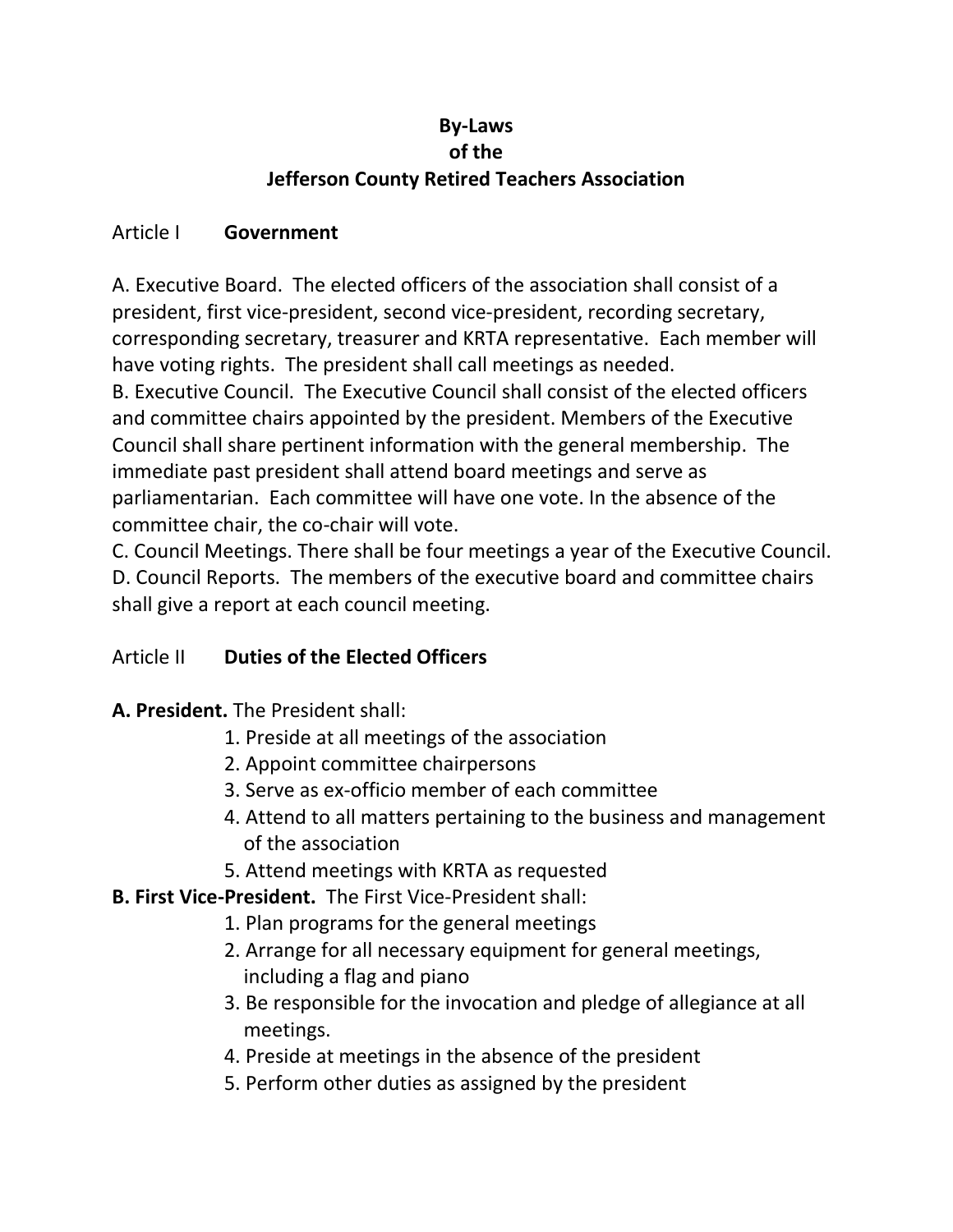# **C. Second Vice-President.** The Second Vice-President shall:

- 1. Be responsible for all aspects of reservations and registrations for the meetings
- 2. Preside at meetings in the absence of the president and first vice president.
- 3. Perform other duties as assigned by the president
- **D. Recording Secretary.** The Recording Secretary shall:
	- 1. Record minutes of the general meeting, Executive Council and the Executive Board.
	- 2. Provide a copy of the minutes to the president in a timely manner after a general meeting, Executive Board meeting or Executive Council meeting.
	- 3. Provide minutes of general meetings, the Executive Board, and the Executive Council for approval
	- 4. File copies of approved minutes of all meetings at the KRTA office by June 30.
	- 5. Perform other duties as assigned by the president
- **E. Corresponding Secretary.** The Corresponding Secretary shall:
	- 1. Be responsible for all correspondence as directed by the President
	- 2. Perform other duties as assigned by the president
- **F. Treasurer.** The treasurer shall:
	- 1. Collect all dues, pay approved bills and deposit all monies
	- 2. Provide a current financial statement at each meeting of the Executive Board and general meetings
	- 3. Prepare and submit all financial records to the audit/budget Chairperson by March 31
	- 4. Maintain accurate and up-to-date financial records
	- 5. Perform other duties as assigned by the president
- **G. KRTA Council Representative.** The KRTA Council Representative shall:
	- 1. Represent the Jefferson County Retired Teachers Association at the Council meetings of the Kentucky Retired Teachers Association
	- 2. Share information with the Executive council and general membership
	- 3. Perform other duties as assigned by the President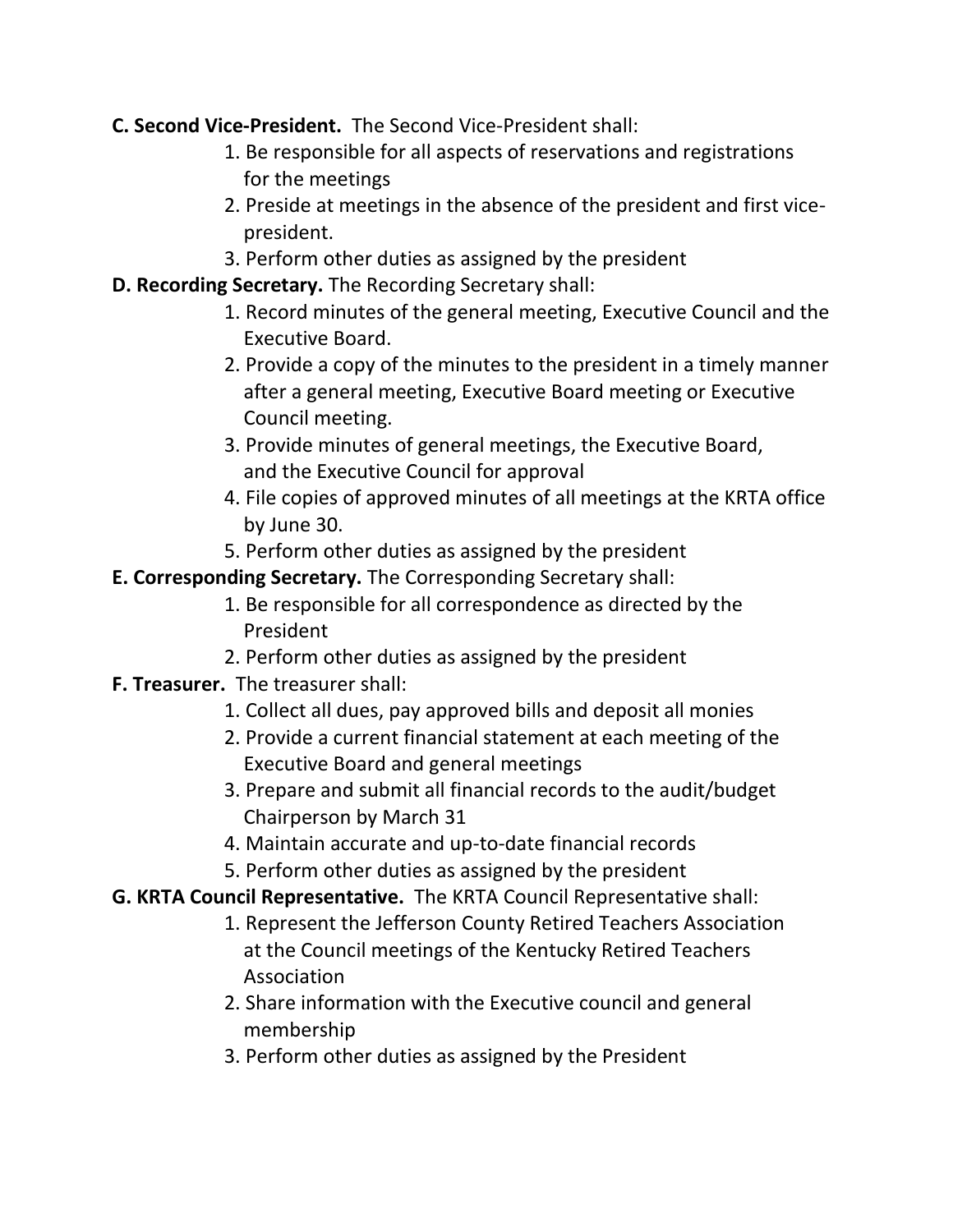#### Article III **Elections**

A. To be eligible for elected office, the person must be in good standing as a member of both JCRTA and KRTA for a period of not less than one year

B. The officers, except for the treasurer, shall be elected for a term of two years and are eligible for re-election one time

C. The President shall appoint a chairperson of the nominating committee. The committee chair shall appoint two other members to the nominating committee. All appointments shall be made by the December meeting. The committee shall present the proposed slate at the March meeting

D. The election of officers shall be held at the May meeting E. The President, First Vice-President, and Treasurer shall be elected in odd years. The Second Vice-President, Recording Secretary, Corresponding Secretary and KRTA Council Representative shall be elected in even years

# Article IV **Committees.**

The President shall appoint the following committee chairs: Audit/Budget, Community Liaison, Insurance, Legislation, KRTA Membership, KRTA/AARP, JCRTA Membership, Necrology, Nominating, Remembrance, Scholarship, Trips and Tours, and Technology. Other committees may be appointed as necessary

### Article V **Meetings.**

There shall be at least four meetings of the association each year. The first meeting shall be a fall workshop presented by the KRTA. Subsequent meetings shall be held in December, March and May. Other meetings may be called by the president as necessary

### Article VI **Dues.**

The annual dues of the association shall be recommended by the Executive Council and approved by the majority vote of the members present at a general meeting